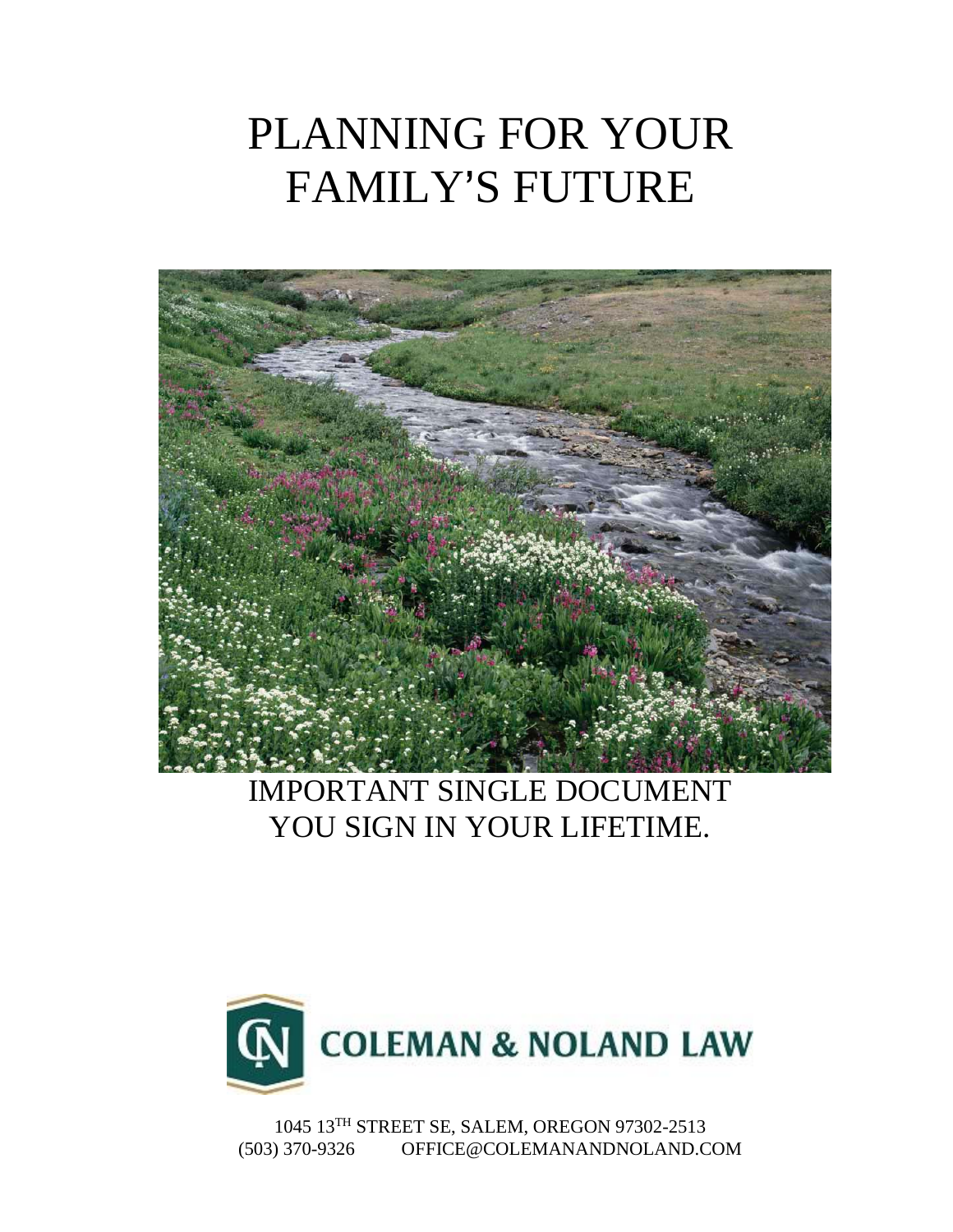# ESTATE PLANNING

#### WHY A WILL?

Your will may be the most important single document you will sign in your lifetime. Among the sound reasons the Research Institute of America lists for having a valid will are:

- 1. To dispose of your belongings to those whom you wish in the proportions that you choose.
- 2. To provide for your loved ones in the best possible way.
- 3. To let all interested relatives and/or friends know your wishes.
- 4. To make it easier for the recipients of your bounty to obtain and use what you left and to avoid disputes and irritations.
- 5. To reveal aspects of your financial affairs that may be unknown to anybody else.
- 6. To ease the task of whomever is going to take care of minor children and influence the choice of any guardian.
- 7. To save many types of expense. As just one illustration, if there are children under eighteen and there is no will, the law requires the appointment of a guardian to protect these children. The guardian would be paid a fee, and that fee would come from the family's assets. A will could save that expense.
- 8. To avoid the problems of dying "intestate."

If you die without leaving a will you are said to have died "intestate." In this case, your property would be distributed according to Oregon law. The law assumes that most of us intend to pass our property on to members of our immediate families.

Moreover, the law of intestacy is rigid and does not allow for unusual situations. You may, for instance, have a handicapped child, or you may be supporting a widowed daughter. The court cannot give a larger share of your estate to these offspring than to any of your other children.

The only way to make certain that your wishes are carried out and that each member of your family is fairly protected is to leave a will stating exactly who is to get what and when.

# WIDESPREAD MISUNDERSTANDINGS

When you are writing your will, you do not need to make an itemized statement of your assets, nor do you need to go through the process of disposing of your property item by item.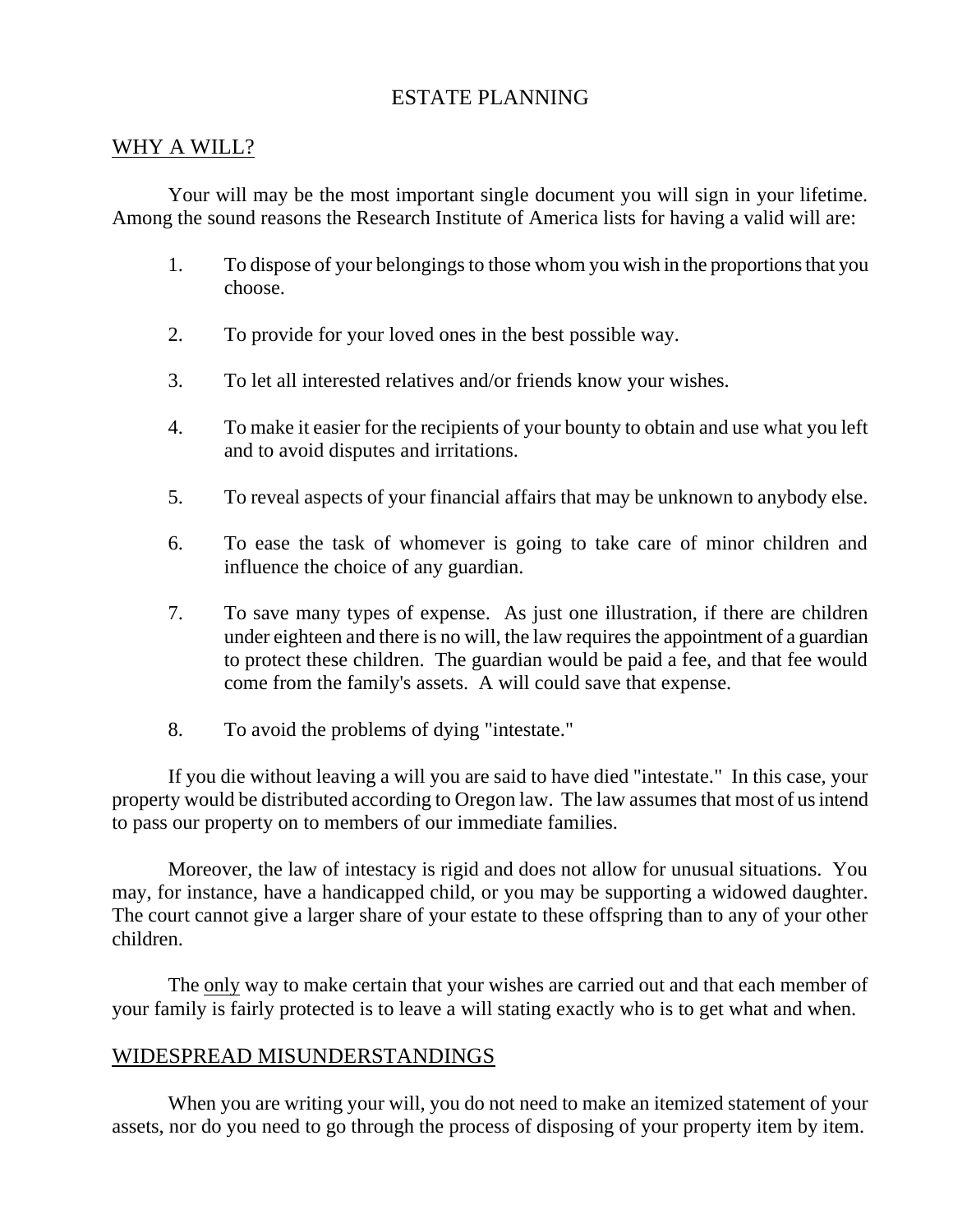Any time you wish, and as often as you wish you may change your will, reflecting changes in your assets, changes in your desires, changes in your choice of beneficiaries.

Your will is not usually recorded prior to death, and no one needs to know you even made one.

The existence of your will does not affect in any way whatsoever your ability to sell or otherwise dispose of your property.

You need not put your business into good shape in order to write your will. An excellent reason for making a will, in fact, might be that your business is in bad shape.

# ASSETS WHICH CANNOT BE WILLED

Another major misconception you may have is that you may distribute everything you own via your will. You cannot.

You generally do not dispose of such assets as your life insurance, your pension benefits, or your U.S. Savings Bonds through your will. Why not? Because, assuming you already have named the beneficiaries for these assets, you already have disposed of the assets.

You could name your estate as the beneficiary of your life insurance policy, thereby guaranteeing that the proceeds will be distributed as your will dictates. However, since probate costs are based on the gross value of your estate, you will increase the costs of administering your estate by including a large sum of insurance. Usually you will find it easier, faster, and less expensive to have the proceeds of your life insurance go directly to the beneficiaries you designate, particularly if life insurance is the bulk of your estate. You can eliminate any tax if you divest yourself of ownership and control.

#### THE BASICS OF YOUR WILL

What kind of instructions and information should your will contain? You are not legally required to draw your will in any particular form, but there are certain standard ingredients which turn up in most wills.

- 1. Your will must be written clearly enough to permit a court to determine your real intent.
- 2. The opening paragraph of your will should identify you, the "testator," by name, and state that you are knowingly making your will. Generally, included in this opening statement is a clause that makes it clear that you are revoking any previous wills or codicils (additions or "amendments" to your will) you may have made. When you make a will, it ordinarily remains valid until you revoke it.
- 3. Next you would generally write a statement that directs the prompt payment of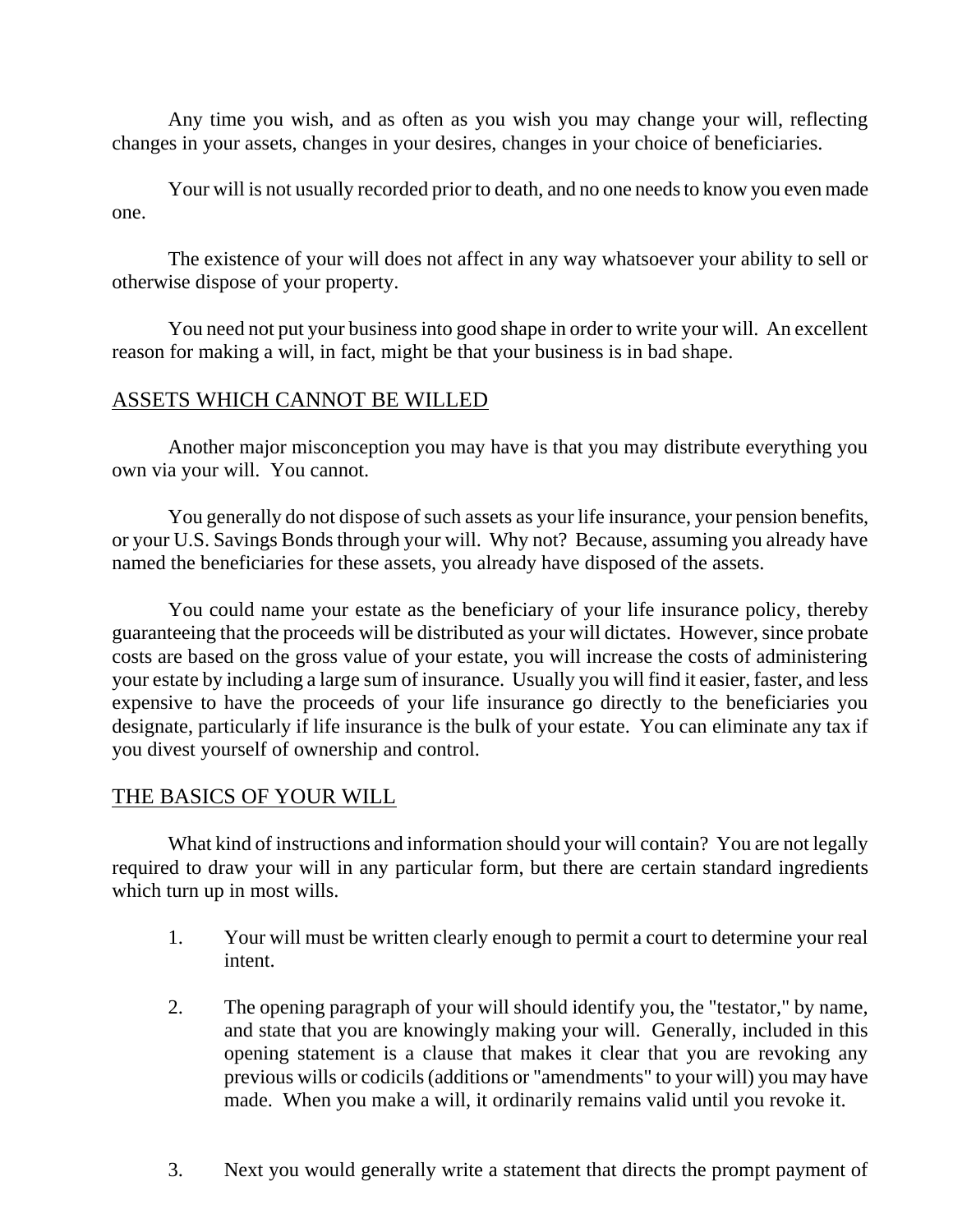your burial expenses and all your just debts, taxes, and costs of administration. These are the first claims against your estate. Unless you specify otherwise, all the assets in your estate are regarded as a single pool of money from which these first-claim expenses are to be paid, and your personal representative must charge each beneficiary with a proportionate share of the cost.

4. Then comes the core of your will- the provision for the distribution of your assets.

Other major parts of your will include:

- 1. The name of one or more personal representatives who will manage and settle your estate according to your instructions. A personal representative should be someone whose competence, judgment and integrity you trust, and who has the interests of your family at heart.
- 2. Provisions for some type of trust for your spouse, children, or others if you feel such protection is necessary to keep your estate from being dissipated by financially inexperienced or irresponsible heirs.
- 3. The name of a trustee, if your will provides for a trust, to manage and invest your Estate for its beneficiaries. Your trustee can be an individual, your bank, or a local trust company. The advantage of an institution is that it is sure to outlive you, it stays in one place, it can carry out any business, and it fully understands all the tax laws.
- 4. The name of a guardian for your minor children to take care of them and their property. If you fail to name a guardian (or guardians) in your will, this responsibility falls on the court.
- 5. Provisions for gifts from your estate of cash or other property to a school, church, charity, some other organization, or other people outside your family. Many people bequeath specific portions of their estates to favorite charities.
- 6. Witnesses are an essential part of a will. At the end of your will is a section containing your signature, the date of your signature, followed by an "attestation clause." This clause contains the signatures of your witnesses and a statement properly certifying that they saw you sign the will. The witnesses must sign in your presence and also in the presence of each other.

# HOW TO HELP US - AND YOUR FAMILY

Before we can draft a will that meets your needs and desires, we must have a personal "who-what-when-how" about yourself, a breakdown of all your assets and where they are located and a list of personal information about yourself, your family, and others to whom you plan to give part of your estate.

This information about your personal affairs will help us in drawing your will as well as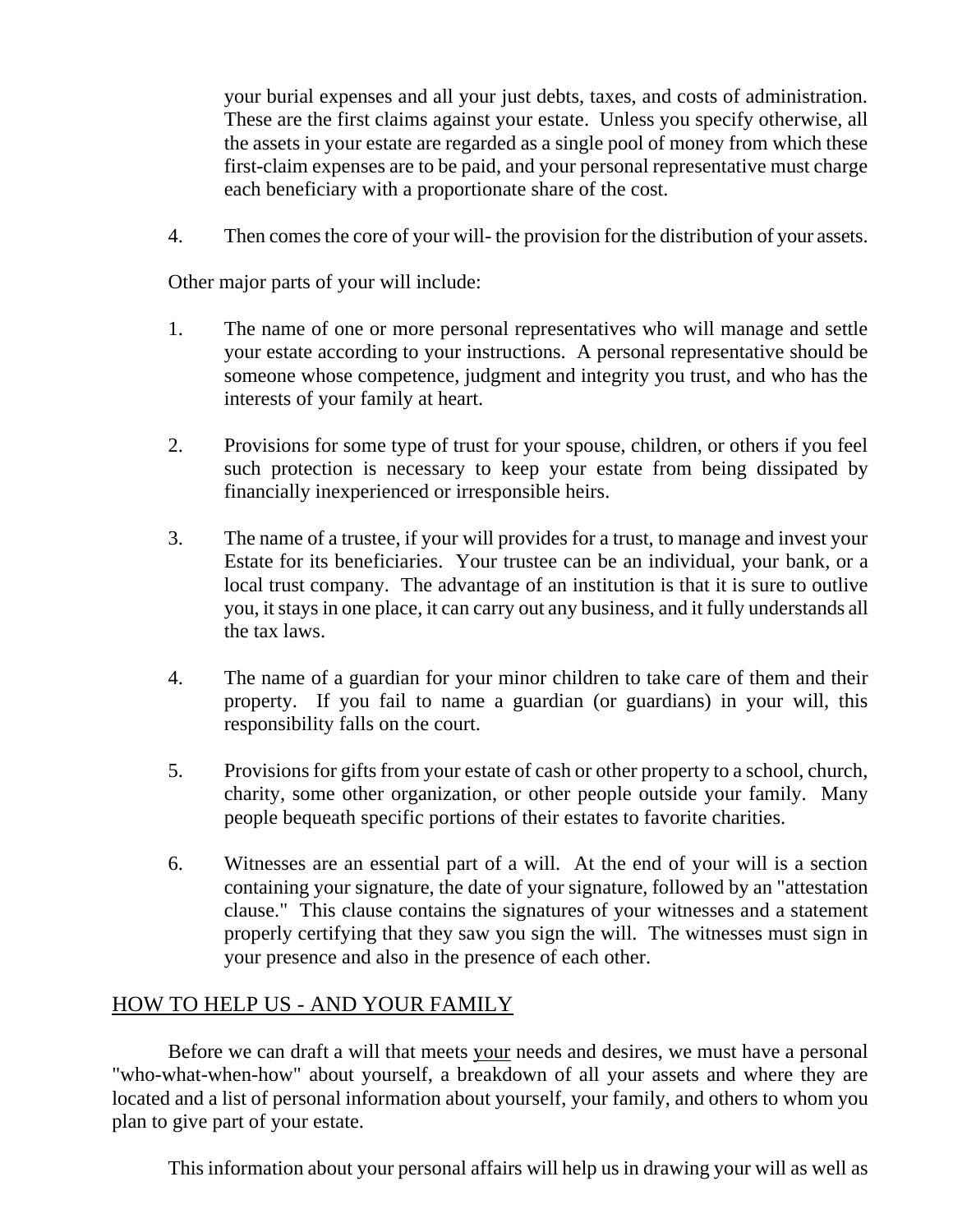being extremely useful to your survivors and the personal representative of your estate. It will also give you the vital information to figure out the size and status of your estate.

#### JOINTLY OWNED PROPERTY

It is not uncommon to be befuddled by the tax aspect of jointly owned property and are in doubt about how to handle it.

To begin, it is vitally important that we determine whether the property you own jointly is held as:

- 1. "Tenants by the Entirety;"
- 2. "Tenants in Common;"
- 3. "Joint Tenants" with only a lifetime interest in the property and the survivor taking all;
- 4. "Community Property."

To illustrate: If the names of both husband and the wife appear on the deed to their home, they are said to own the house as "Tenants by the Entirety." When one spouse dies, the other becomes the sole owner. Only real estate can be held this way and it can be held this way only by a husband and wife.

However, let's say the husband and a friend purchase a piece of property with the idea of building vacation cottages on it. Title to the property is held in both names. This constitutes a "Tenancy in Common." In this case, each man owns an undivided one-half interest in the property, and either may sell his interest or dispose of it in whatever manner he chooses when he dies. The other partner keeps only his share of the property, which, in this example, is one-half. The balance will then go into the estate of the tenant in common who died, to be distributed according to the terms of his will.

Real estate and other assets (i.e.: joint bank accounts, stocks, and bonds) can be held in "Joint Tenancy" and passed along outside the will. In this type of arrangement, two or more persons own a given property as joint tenants. If one of them dies, his interest in the property passes outside his will directly to the other tenant or tenants (survivor or survivors).

Do not fall into the widespread misconception that this type of ownership always frees property from estate taxes. It does no such thing.

#### WHAT IS A TRUST?

A trust is an agreement whereby the person who establishes the trust gives property to a trustee to invest and manage for the advantage of the beneficiary. It is a highly flexible device that enables you to have a say in the use of your money after you have died as well as during your lifetime. Most trusts are established for the benefit of a surviving spouse and children and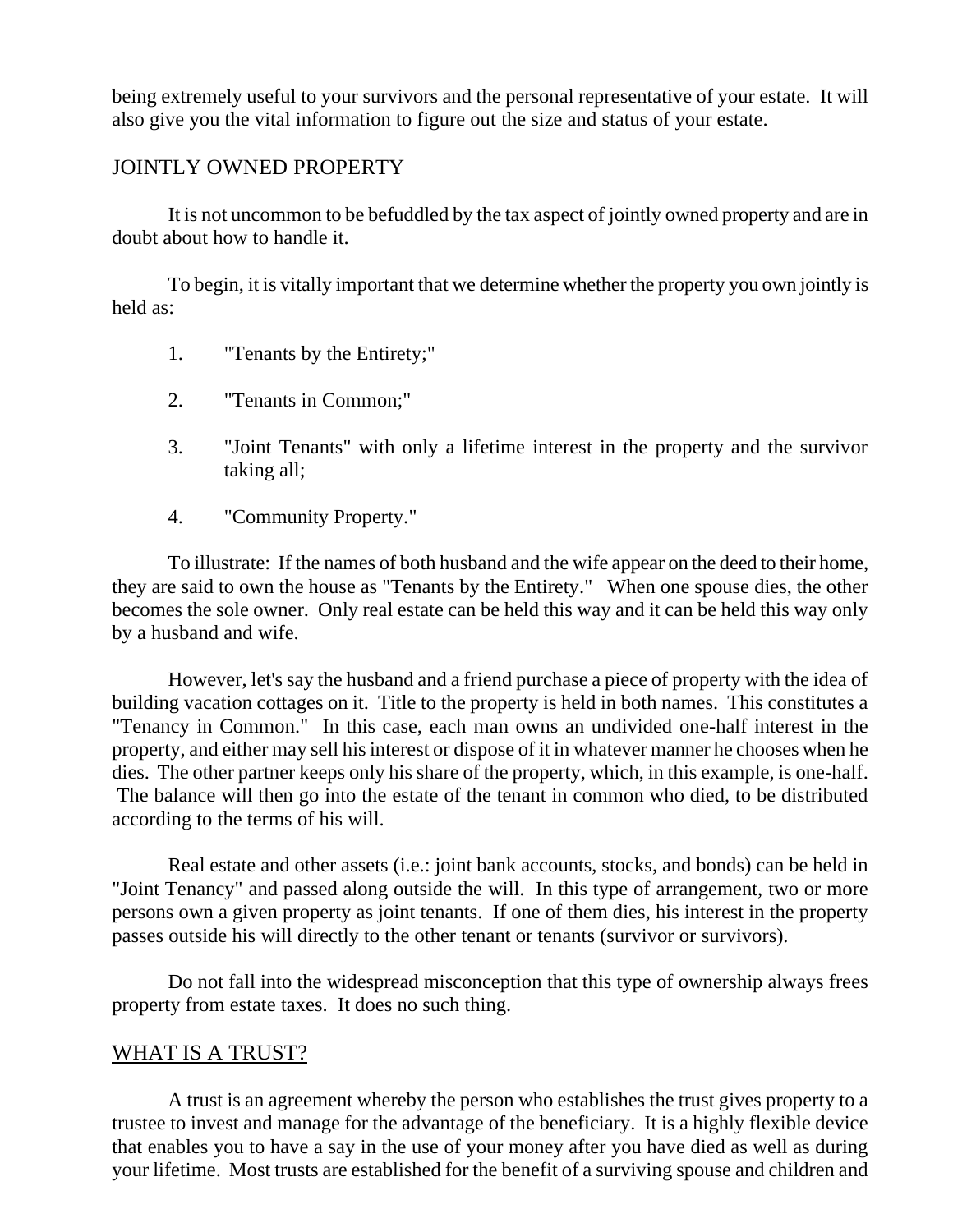remain in effect for some years.

A typical provision is that only the income from the trust may go to the beneficiary. At the same time, many such trust agreements contain an emergency clause which permits the trustee to invade the principal or part of it, if necessary, to provide for the education of the children, or for other unforeseen needs such as major medical expenses.

Frequently a trust is used as a means of protecting beneficiaries against their own inexperience in managing financial assets. You may, for instance, want your spouse to have the income from your property during his or her lifetime and your children to get the property later. Or, if you are a widow or widower with children, you may want them to receive only the income from your property until they reach a given age and then to receive the principal outright.

Or a trust can be used to permit a desired standard of living for your family:

- (1) To educate a minor child;
- (2) To cover unexpected financial emergencies;
- (3) To provide a lifetime income for a spouse or child or other relative;
- (4) To give a child his inheritance in installments to keep him from squandering it;
- (5) To provide for a favorite charity;
- (6) To achieve almost any type of personal or financial objective.

The organization, purpose, administration, duration, and eventual disposition of the principal of the trust are subject to any laws, and are consequently tailored to the individual estate.

#### LIFE INSURANCE

If you own a considerable amount of life insurance you can create a life insurance trust and direct to whom and in what manner the policies are to be paid. The danger here is that by creating a trust, or by making the insurance policy payable to your estate, you might increase the expense of distributing these assets.

As an alternative, you can have the proceeds of your life insurance paid promptly upon your death simply by naming the beneficiary to the policy. And you can direct your insurance company to pay the proceeds in the way you want. For instance, you can authorize the insurance company to make specific payments to your wife or children, including both the income and part of the principal for a specific period of time. A caution, however, should you direct those payments be made to your children and should you die while they are minors, a guardian may have to be appointed by the probate court to handle these proceeds.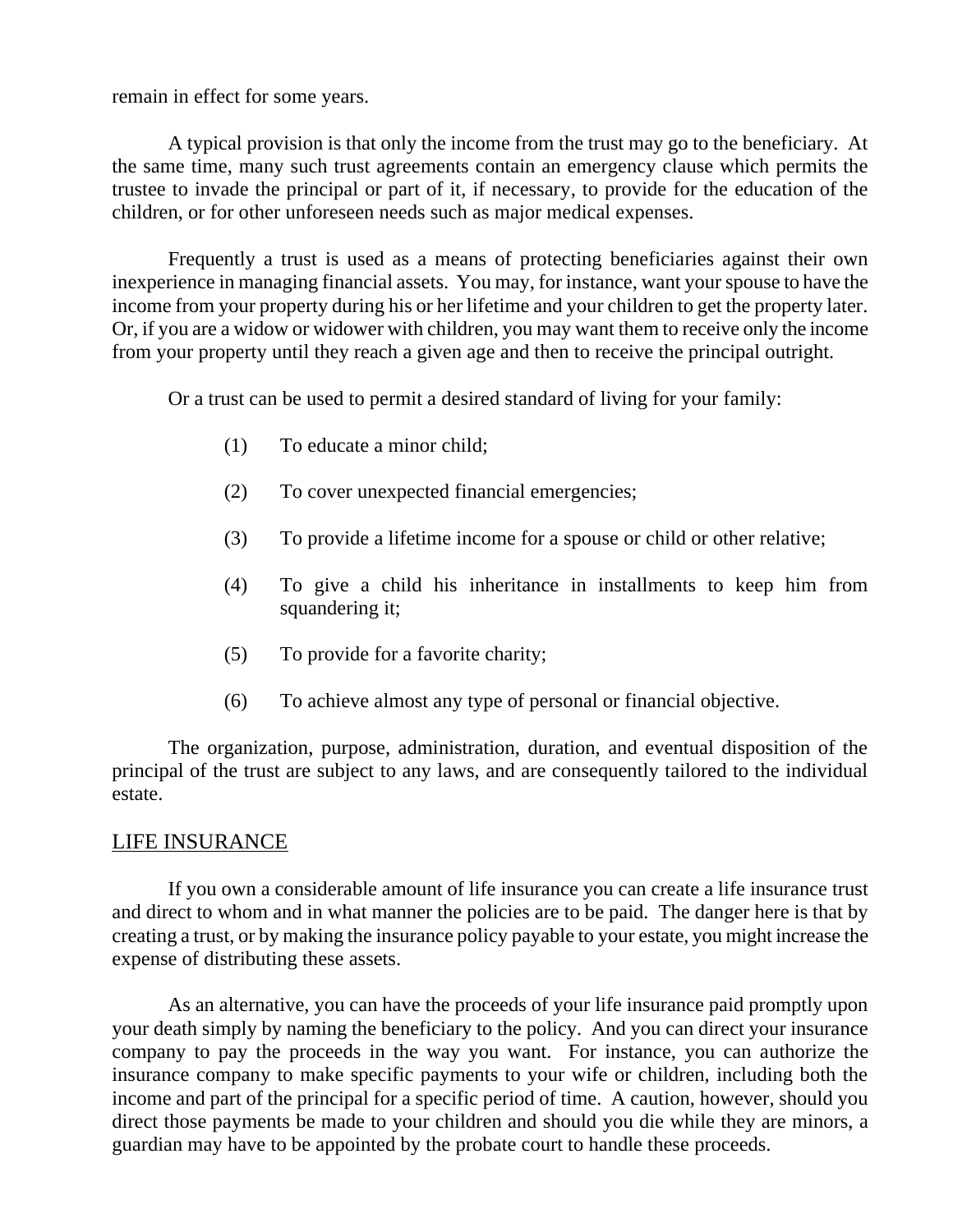Although all life insurance proceeds must be included in computing the gross value of your estate for purposes of taxation, these proceeds must be included in the estate only if the policy was owned and paid for by the person whose life was insured, or if he had control of the policy. It is entirely possible for a man's life to be insured by his wife. Thus, if a wife takes out an insurance policy on her husband's life and has it registered in her name as owner, the policy will not have to be listed as an asset in the husband's estate and the wife will not have to share the proceeds with the tax collector.

# WHAT IS A REVOCABLE LIVING TRUST?

Revocable means that it can be revoked or amended at any time. "Living" means that it is established and operational during life, as contrasted with a Testamentary Trust which is set up by one's Will and is operational only after death. A trust it is a document resembling a Will (but usually longer). It is a legal agreement between the person setting up the trust (Trustor) and the person managing the trust assets (Trustee). The Trustee need not be a bank unless so desired. A person may be the Trustor, Trustee, and Beneficiary of his own trust if desired. The Revocable Living Trust (to the extent of the assets in the Trust) avoids probate entirely.

# WHY AVOID PROBATE?

Probate is a court-supervised procedure for transferring assets from a decedent to his beneficiaries. The process often involves lengthy delays and substantial expenses, including legal fees. The court records are open for public inspection and fully disclose ones assets, debts, financial worth, and testamentary intent. The Revocable Living Trust is entirely a private matter. Trust assets distribution are not subject to any delay.

# OTHER REASONS FOR HAVING A REVOCABLE LIVING TRUST

- 1. Disability The Revocable Living Trust can eliminate incompetency proceeding in court and is a private alternative to court appointed guardianship of the property.
- 2. Less subject to attack than a Will The privacy of a Revocable Living Trust as well as the fact that it does not need to be executed with the same legal formalities as a Will make it less susceptible to attack by dissatisfied heirs.
- 3. Income for family The flow of income for family members is not interrupted on the death or disability of the Trustor.
- 4. Property in Several States Multi-State probate can be avoided.
- 5. Selecting State Law Provides more flexibility in selecting the state law that is to govern, than does a Will.
- 6. Receptacle for Death Benefits It may receive death benefits from qualified employee benefit plans and insurance on the Trustor's life, both of which need not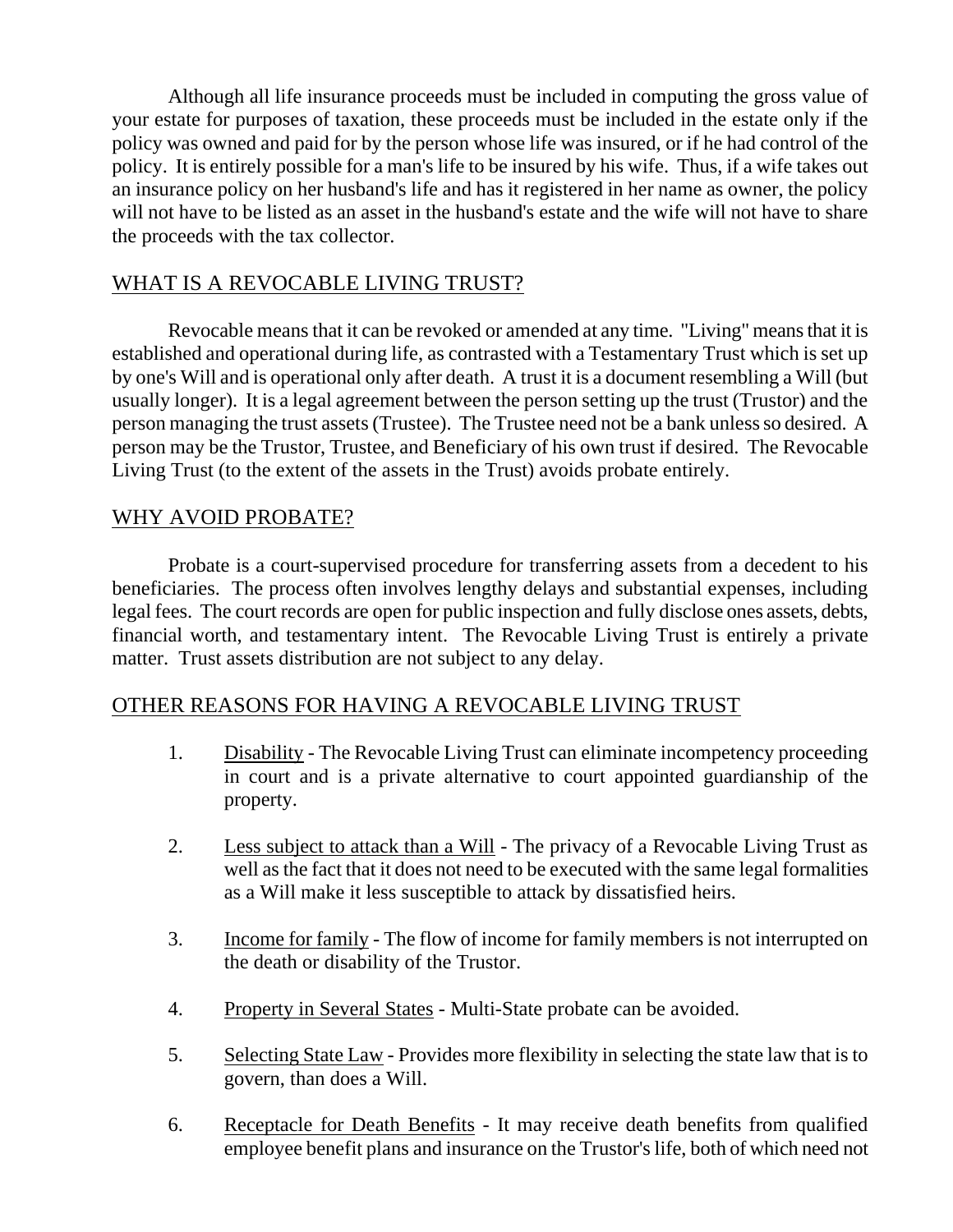go through probate.

- 7. Business Continuity Enables a going business to continue without interruption.
- 8. Operation of Trust Trustor has the opportunity to observe an independent Trustee operating the Living Trust and to make any desired changes.
- 9. State Death Taxes Reduces possibility of multiple state death taxes.
- 10. Amendable It is easier to amend than a Will. The formalities of Will execution are not required.
- 11. Flexible Can provide for "over-all" estate plan during life, upon death, and after death.

#### OPERATION OF THE REVOCABLE LIVING TRUST

Typically, in a "one-party" Trust, the Trustor manages his own assets as Trustee for his own lifetime. In a husband/wife situation, they both can manage their assets (the same as before) as Co-trustees until the death of the first spouse. The trust then continues to be managed for the survivor's lifetime by either the surviving spouse, by a Successor Trustee, or by both serving as Co-trustees. Upon death of the survivor, distribution can be made immediately to the designated beneficiaries.

# WHEN TO USE A POWER OF ATTORNEY

What exactly is a "Power of Attorney?" In essence, it simply is a means of giving another person the legal authority to act on your behalf. This is somewhat like a letter to the world saying "I authorize you to deal with this person as if he or she were me."

Since a General Power of Attorney gives such a wide latitude to the holder, it has traditionally been subject to strict limits. Ordinarily, such a power would not be granted without discussing the potential consequences with an attorney. In addition, since your legal power to act ends when you die or become incompetent, powers of attorney frequently have terminated upon either happening.

A Durable Power of Attorney is somewhat different, in that it does not terminate upon your incompetence. In fact, it may not even take effect unless you become incompetent.

A Durable Power of Attorney survives the incompetency of the person granting the power. It can take effect immediately and remain in effect during incompetence or only become effective upon incompetence. The latter type is called a Springing Power of Attorney.

A Springing Power of Attorney can be triggered in several ways. The most common method is to have the power become effective upon the written certification of a family doctor that the person giving the power is incapacitated. This enables the person holding the power to act on his or her behalf.